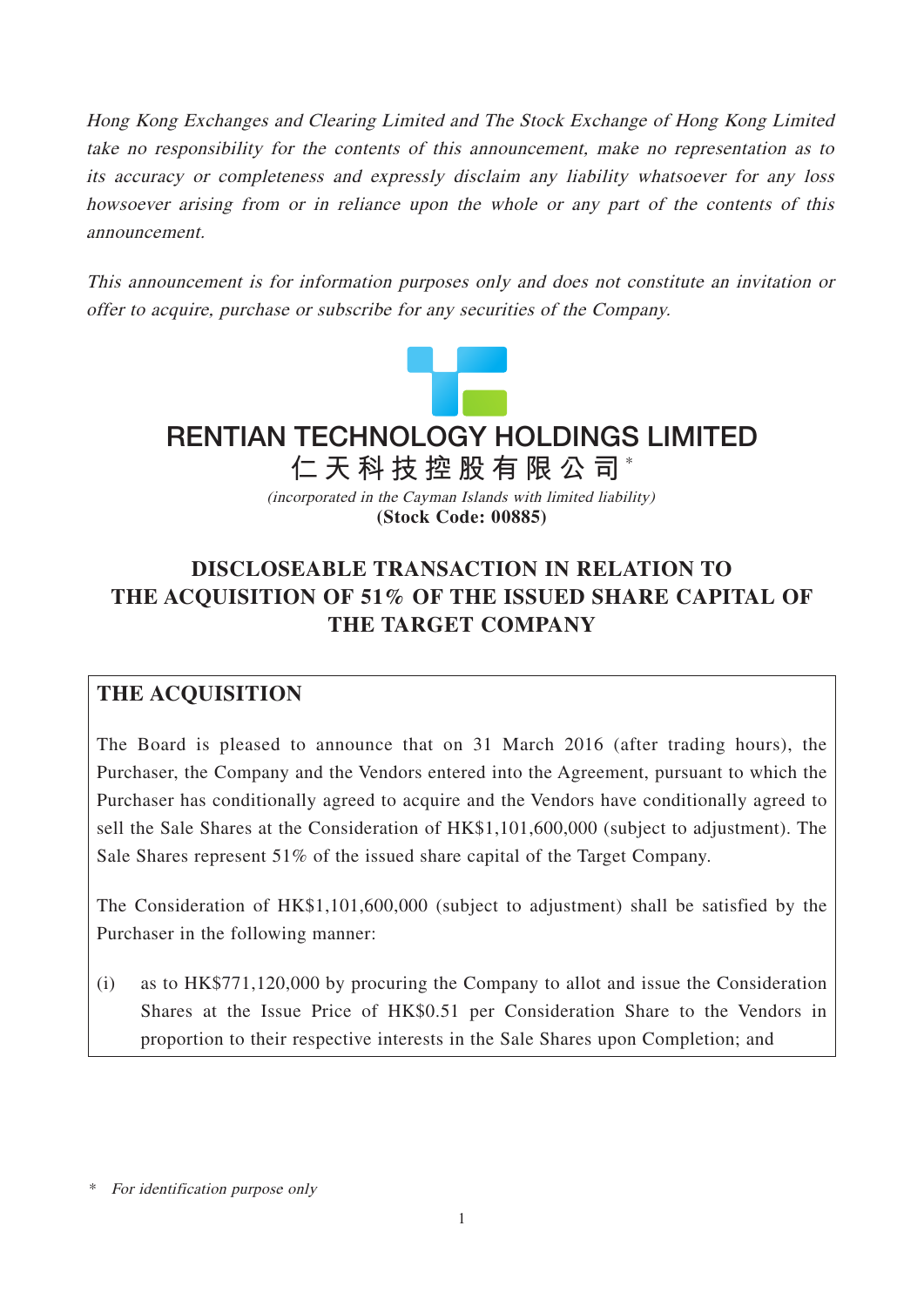(ii) as to the remaining balance of HK\$330,480,000 by issue of the Promissory Notes by the Company to the Vendors in proportion to their respective interests in the Sale Shares upon Completion.

Upon Completion, the Company will be interested in 51% of the issued share capital of the Target Company and the Target Group will be accounted for as indirect non wholly-owned subsidiaries of the Company.

# **LISTING RULES IMPLICATIONS**

As certain applicable percentage ratios (as defined in Rule 14.07 of the Listing Rules) in respect of the Acquisition pursuant to the Agreement exceed 5% but all the percentage ratios are less than 25%, the Acquisition constitutes a disclosable transaction for the Company under Chapter 14 of the Listing Rules and therefore the Company is subject to the reporting and announcement requirements.

# **WARNING NOTICE**

**As Completion is subject to the fulfillment of various conditions precedent as set out in the Agreement, the Acquisition may or may not proceed. Shareholders and potential investors should exercise caution when dealing in the Shares.**

Reference is made to the announcements of the Company dated 15 December 2015 and 29 February 2016, pursuant to which the Company has entered into a non-legally binding MOU with the Vendors in respect of the possible acquisition of 51% of the issued share capital of the Target Company.

The Board is pleased to announce that on 31 March 2016 (after trading hours), the Purchaser, the Company and the Vendors entered into the Agreement, pursuant to which the Purchaser has conditionally agreed to acquire and the Vendors have conditionally agreed to sell the Sale Shares at the Consideration of HK\$1,101,600,000 (subject to adjustment). The Sale Shares represent 51% of the issued share capital of the Target Company.

# **THE AGREEMENT**

Date: 31 March 2016 (after trading hours)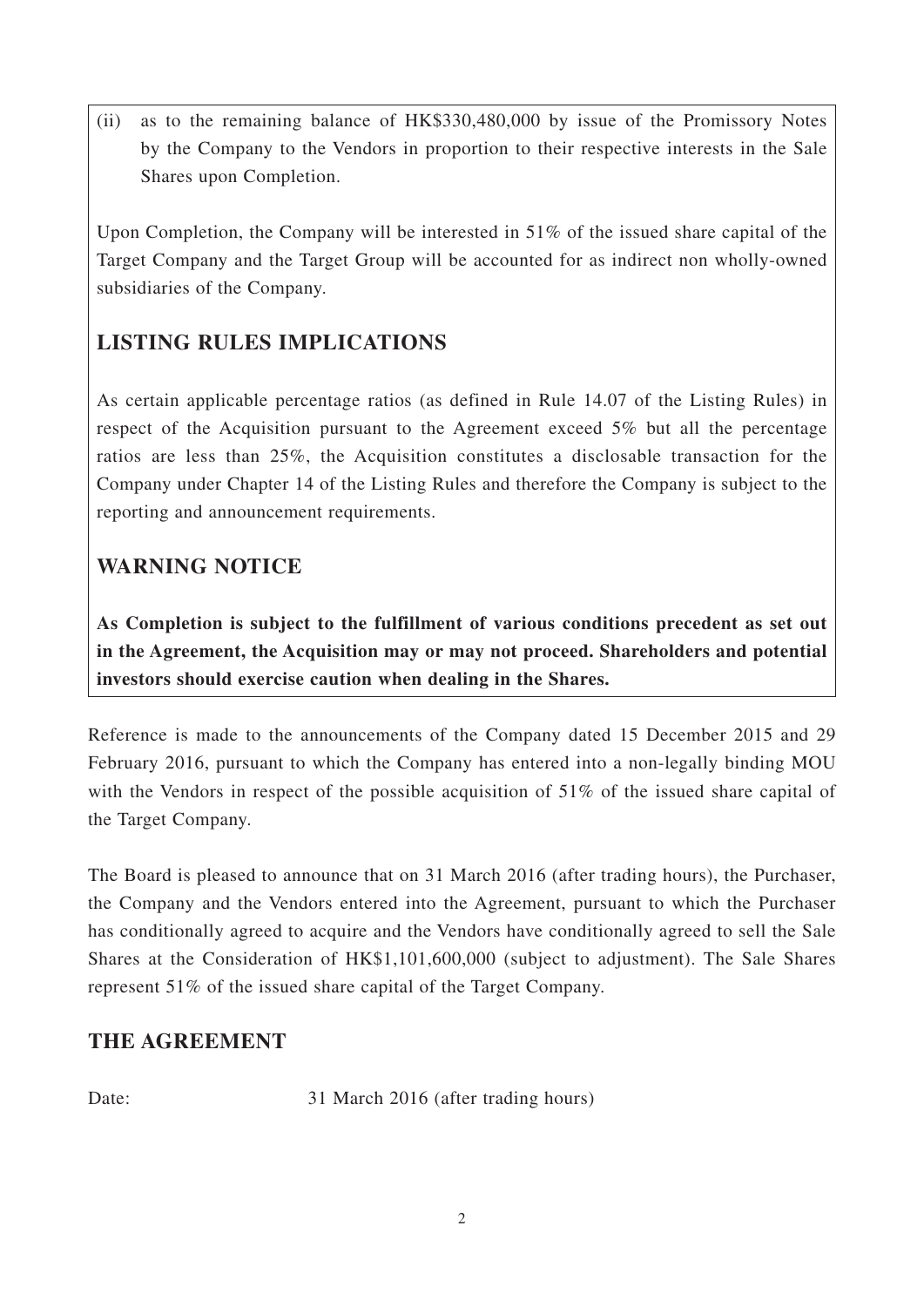- Parties: (i) the Purchaser:
	- (ii) the Vendors; and
	- (iii) the Company.

Each of Vendor A, Vendor B and Vendor C is an investment holding company. As at the date of this announcement, to the best of the Directors' knowledge, information and belief having made all reasonable enquiries, each of the Vendors and their respective ultimate beneficial owners are Independent Third Parties.

#### **Assets to be acquired**

Pursuant to the Agreement, the Purchaser has conditionally agreed to acquire and the Vendors have conditionally agreed to sell the Sale Shares.

The Sale Shares represent 51% of the issued share capital of the Target Company. As at the date of this announcement, the Target Company is beneficially owned as to 51% by the Vendors (as to 20%, 16% and 15% of the issued share capital of the Target Company are beneficially owned by Vendor A, Vendor B and Vendor C respectively) and 49% by Future Merit. Upon Completion, the Target Company will be beneficially owned as to 51% by the Purchaser and 49% by Future Merit.

#### **Consideration**

The total Consideration of HK\$1,101,600,000 (subject to adjustment as described in the paragraph headed "Profit guarantees and compensation" below) shall be settled by the Purchaser by the following manner:

(i) as to HK\$771,120,000 by procuring the Company to allot and issue an aggregate of 1,512,000,000 Consideration Shares at the Issue Price of HK\$0.51 per Consideration Share to the Vendors upon the Completion, of which 592,941,176 Consideration Shares, 474,352,942 Consideration Shares and 444,705,882 Consideration Shares will be issued to Vendor A, Vendor B and Vendor C respectively; and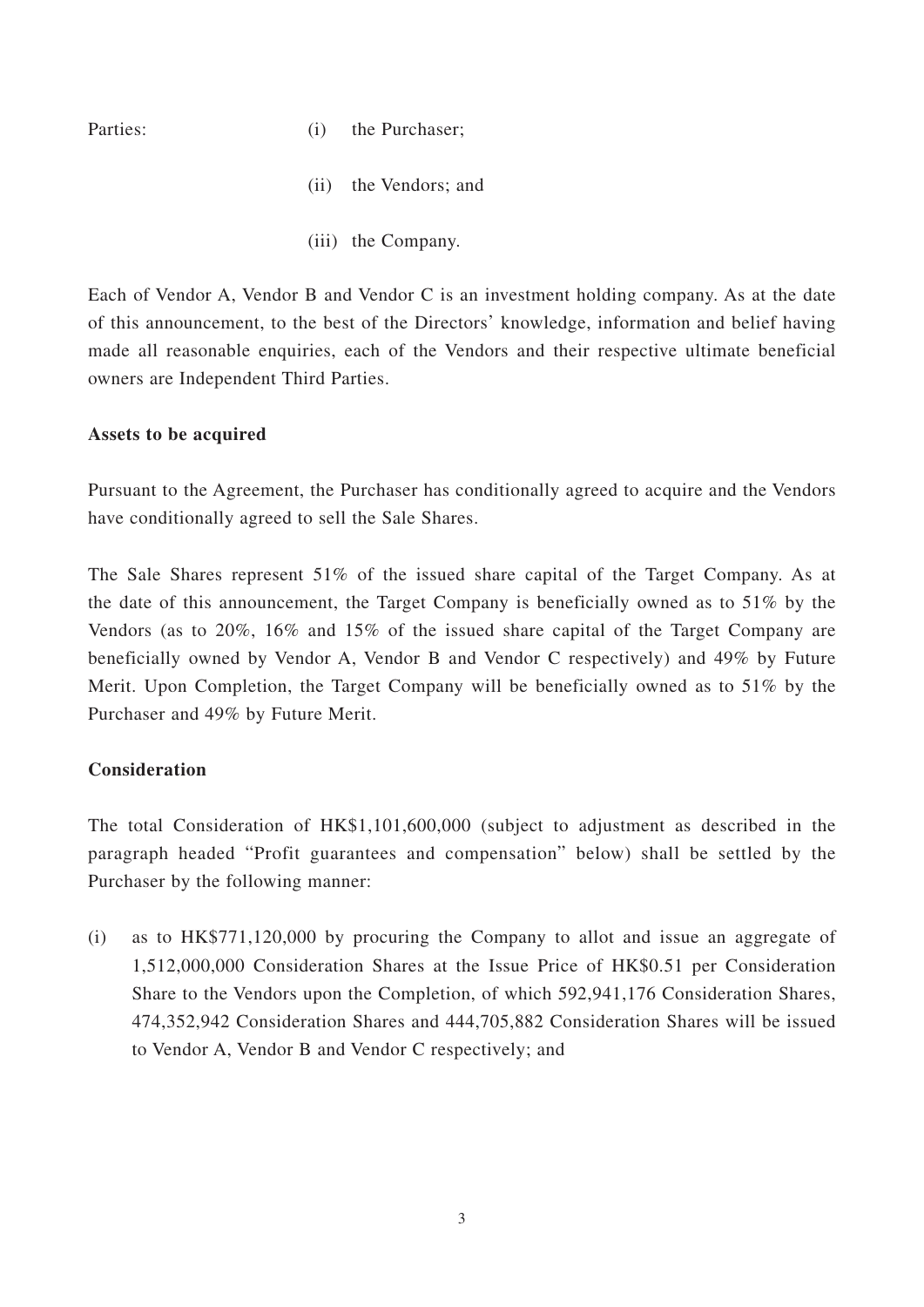(ii) as to the remaining balance of HK\$330,480,000 by the issue of the Promissory Notes by the Company to the Vendors upon the Completion, of which the Promissory Notes with principal amount of HK\$129,600,000, HK\$103,680,000 and HK\$97,200,000 will be issued to Vendor A, Vendor B and Vendor C respectively.

The Consideration was agreed between the Purchaser and the Vendors after arm's length negotiations. Having considered (i) the business development and prospects of the Target Group in the medium to long term; (ii) the Profit Guarantees; and (iii) the Consideration will be satisfied by the issue and allotment of the Consideration Shares and the issue of the Promissory Notes upon the Completion without initial deposit and the use of the financial resources of the Group. The Directors (including the independent non-executive Directors) consider that the Consideration is fair and reasonable and the terms and conditions of the Acquisition are fair and reasonable and are in the interests of the Company and the Shareholders as a whole.

#### **Conditions precedent**

Completion is subject to the following conditions having been fulfilled or waived (as the case may be):

- (a) the Purchaser being reasonably satisfied with the results of the due diligence review of the assets, liabilities, operations and affairs of the Target Group;
- (b) all necessary consents and approvals required to be obtained on the part of the Purchaser, the Target Company, the Vendors and the Company in respect of the Agreement and the transactions contemplated thereby having been obtained;
- (c) all necessary waiver, consent and approval (if required) required to be obtained from the relevant governmental or regulatory authorities or other third parties which are necessary in connection with the Agreement and the transactions contemplated thereunder having been obtained;
- (d) the Listing Committee of the Stock Exchange granting listing of and permission to deal with the Consideration Shares; and
- (e) the warranties made by the Vendors in the Agreement remaining true and accurate in all respects.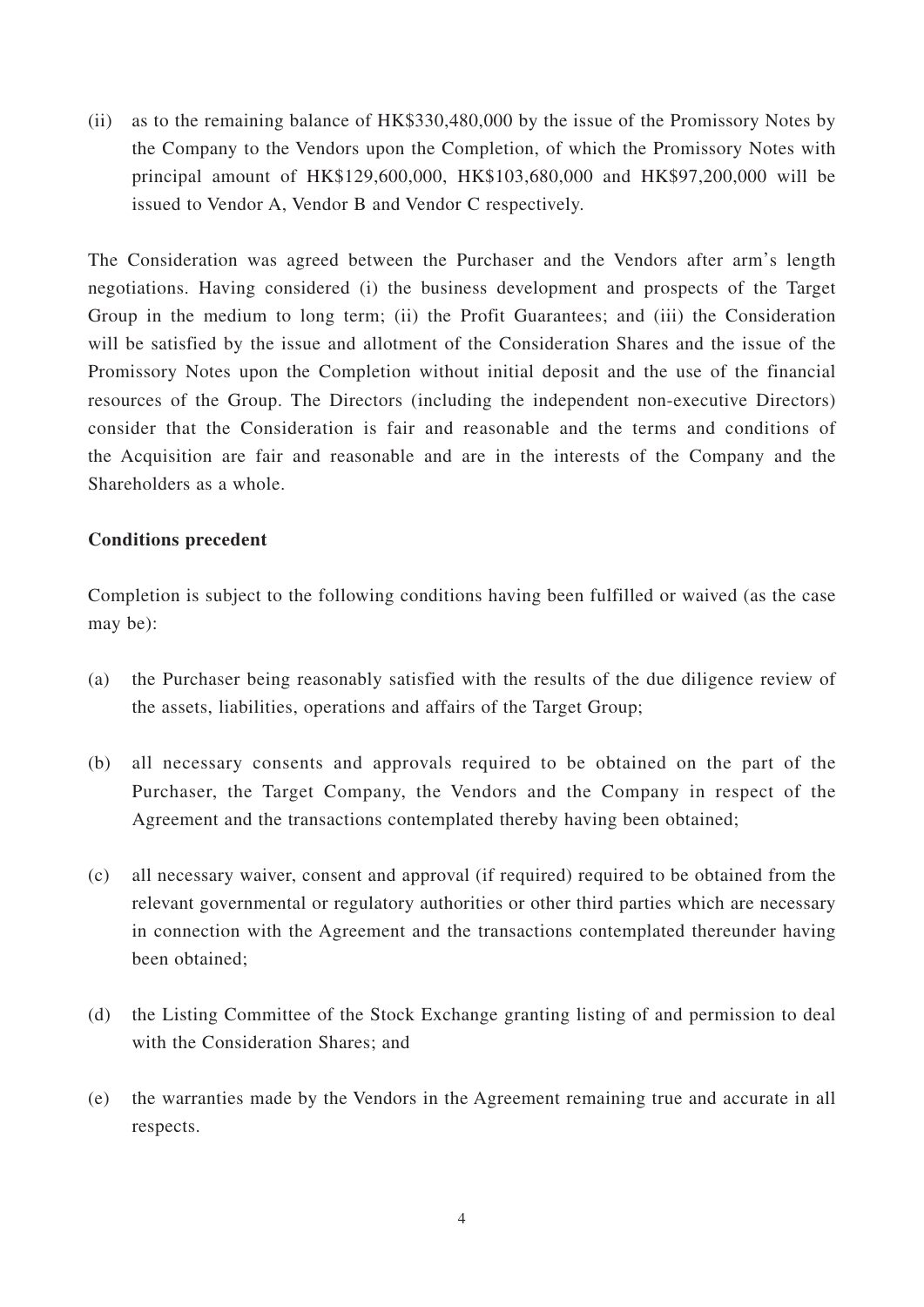Conditions (a) and (e) above are waivable by the Purchaser under the Agreement while all the other conditions are incapable of being waived. If the conditions precedent have not been fulfilled (or as the case may be, waived by the Purchaser) on or before 5:00 p.m. on 30 June 2016 or such later date as agreed by the Purchaser and the Vendors, the Agreement shall cease and terminate and thereafter none of the parties to the Agreement shall have any obligations or liabilities towards each other except in respect of any antecedent breach of the Agreement.

### **Completion**

Completion shall take place on the Completion Date after all the conditions of the Agreement have been fulfilled or waived or such later date as may be agreed between the Vendors and the Purchaser.

Upon Completion, the Company will be interested in 51% of the issued share capital of the Target Company and the Target Group will be accounted for as indirect non wholly-owned subsidiaries of the Company.

# **PROFIT GUARANTEES AND COMPENSATION**

Pursuant to the Agreement, each of the Vendors has jointly and severally, unconditionally and irrevocably guaranteed to the Purchaser that the consolidated net profit after taxation but before extraordinary and exceptional items of the Target Group, based on the financial statements prepared in accordance with Hong Kong Financial Reporting Standards, shall not be less than HK\$144,000,000 for the financial year ending 31 December 2016 (the "**2016 Guaranteed Profit**") and shall not be less than HK\$216,000,000 for the financial year ending 31 December 2017 (the "**2017 Guaranteed Profit**").

In the event the 2016 Actual Net Profit is less than the 2016 Guaranteed Profit, the Vendors shall compensate the Purchaser an amount (the "**2016 Compensation Amount**") calculated by reference to the following formula:

| 2016 Compensation<br>Amount |  | Consideration |   | $2016$ Guaranteed Profit $-$ |
|-----------------------------|--|---------------|---|------------------------------|
|                             |  |               |   | 2016 Actual Net Profit       |
|                             |  |               | X | 2016 Guaranteed Profit $+$   |
|                             |  |               |   | 2017 Guaranteed Profit       |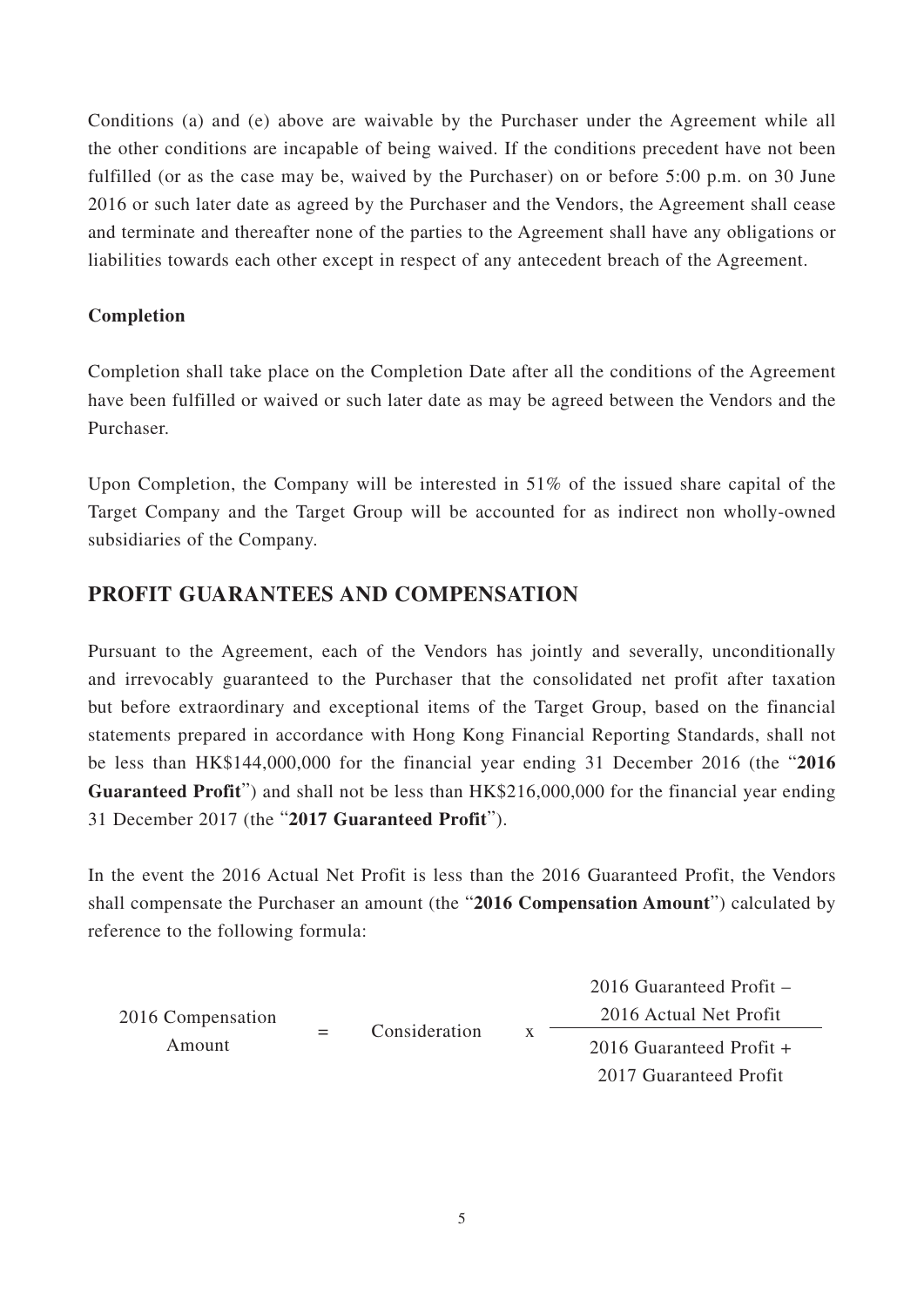In the event the 2017 Actual Net Profit is less than the 2017 Guaranteed Profit, the Vendors shall compensate the Purchaser an amount (the "**2017 Compensation Amount**") calculated by reference to the following formula:

2017 Compensation Amount = Consideration x 2017 Guaranteed Profit – 2017 Actual Net Profit 2016 Guaranteed Profit + 2017 Guaranteed Profit

For the avoidance of doubt, if any of the 2016 Actual Net Profit or the 2017 Actual Net Profit shall be negative, the respective profit shall be deemed zero. The maximum amount of the 2016 Compensation Amount should be HK\$440,640,000 and the maximum amount of the 2017 Compensation Amount should be HK\$660,960,000. Each of the Vendors shall bear the 2016 Compensation Amount and 2017 Compensation Amount in proportion to their respective interests in the Sale Shares.

The 2016 Actual Net Profit and 2017 Actual Net Profit shall be determined according to the consolidated financial statements of the Target Group for years ending 31 December 2016 and 31 December 2017 respectively which shall be reviewed by the auditor nominated by the Purchaser within 4 months after the respective said period or any other date as agreed by the Vendors and the Purchaser.

The 2016 Compensation Amount and the 2017 Compensation Amount shall be settled by the Vendors with the Purchaser within 7 Business Days after the date of confirmation of the respective 2016 Actual Net Profit and the 2017 Actual Net Profit by way of setting off the Promissory Notes together with the relevant interest; and any remaining balance will be settled in cash in the event the Promissory Notes together with the relevant interest are not sufficient to cover the respective 2016 Compensation Amount and the 2017 Compensation Amount.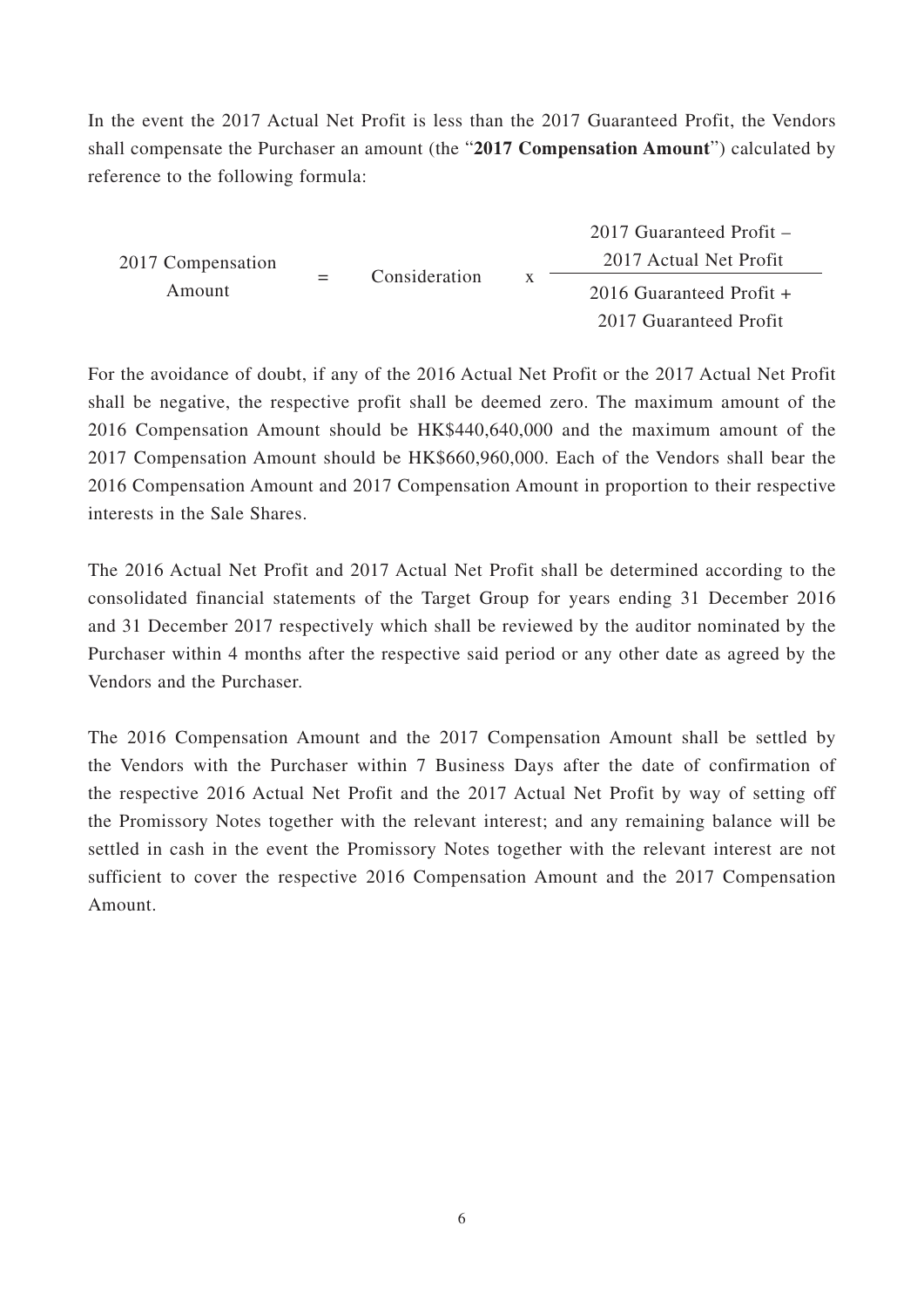## **CONSIDERATION SHARES**

The Consideration Shares will be allotted and issued at the Issue Price, credited as fully paid. The Consideration Shares, when allotted and issued, shall rank pari passu in all respects with the Shares in issue on the date of allotment and issue of the Consideration Shares including the right to all dividends, distributions and other payments made or to be made, on the record date which falls on or after the date of such allotment and issue.

The Issue Price represents:

- (i) a discount of approximately 10.53% to the closing price of HK\$0.570 per Share as quoted on the Stock Exchange on 31 March 2016, being the date of the Agreement;
- (ii) a discount of approximately 9.89% to the average of the closing prices of HK\$0.566 per Share as quoted on the Stock Exchange for the five trading days immediately prior to the date of the Agreement; and
- (iii) a discount of approximately 10.21% to the average of the closing prices of HK\$0.568 per Share as quoted on the Stock Exchange for the ten trading days immediately prior to the date of the Agreement.

The Issue Price was determined by the Board after taking into account the prevailing Share prices and the Directors consider that the Issue Price is fair and reasonable.

The Consideration Shares represent approximately 17.51% of the existing issued share capital of the Company and approximately 14.90% of the issued share capital of the Company as enlarged by the allotment and issue of the Consideration Shares. The Consideration Shares will be allotted and issued pursuant to the General Mandate and will be allotted and issued on the date of Completion. As at the date of this announcement, no Shares have been issued and allotted under the General Mandate.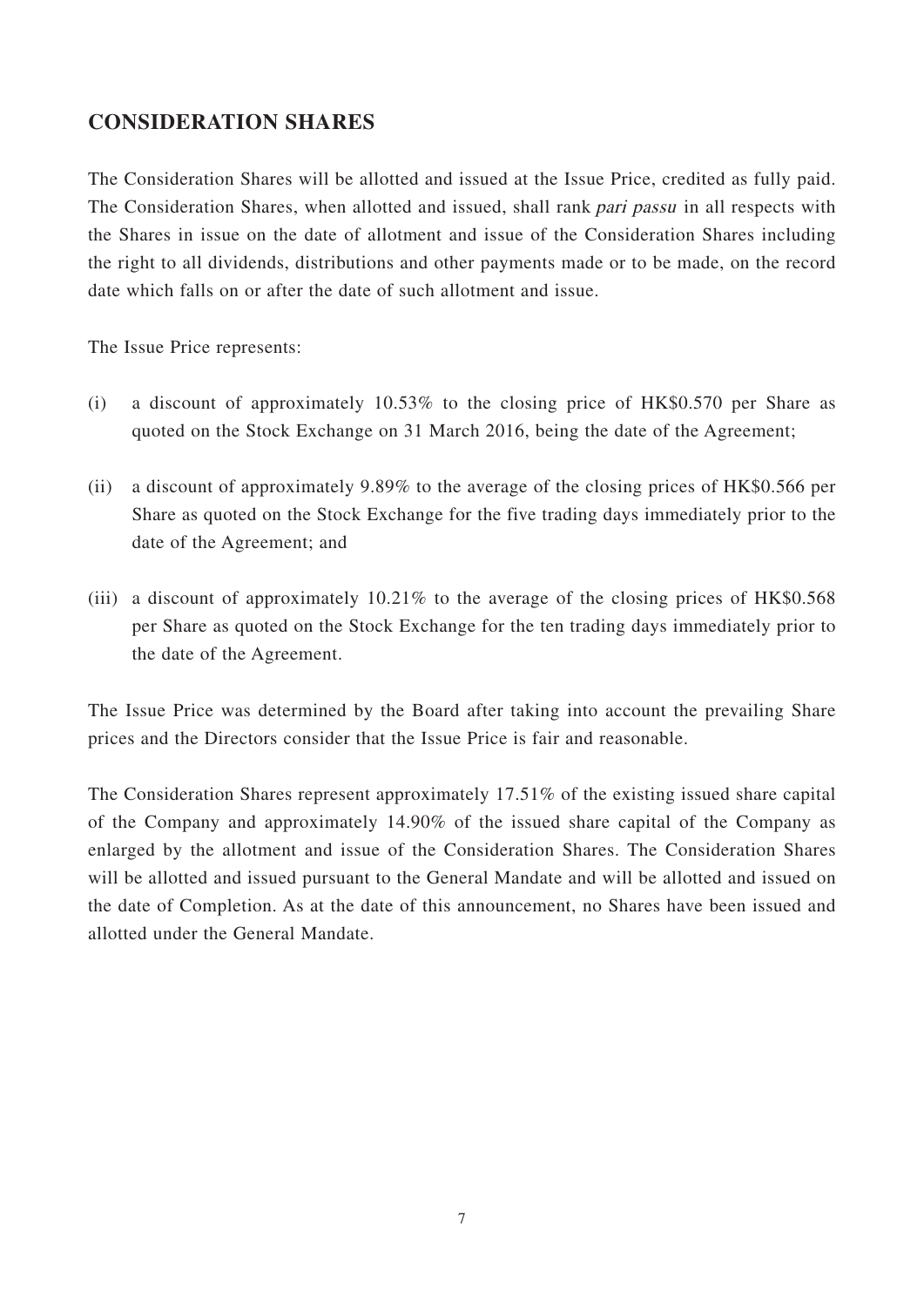#### **Lock-up periods**

Pursuant to the Agreement, each of the Vendors undertook to, and covenanted with the Company that, unless with prior written consent from the Company, it will not, sell, offer to sell, contract or agree to sell, mortgage, charge, pledge, hypothecate, lend, grant or sell any option, warrant, contract or right to purchase, grant or purchase any option, warrant, contract or right to sell, or otherwise transfer or dispose of or create an encumbrance over, or agree to transfer or dispose of or create an encumbrance over, either directly or indirectly, conditionally or unconditionally, the Consideration Shares within the following lock-up periods:

- (i) all of the Consideration Shares are subject to the lock-up period from the date of Completion up to the date of confirmation by both the Purchaser and the Vendors of the 2016 Actual Net Profit; and
- (ii) 50% of the Consideration Shares (being approximately 756,000,000 Consideration Shares) are subject to the lock-up period from the date of confirmation by both the Purchaser and the Vendors of the 2016 Actual Net Profit up to the date of confirmation by both the Purchaser and the Vendors of the 2017 Actual Net Profit.

#### **Application for listing**

Application will be made by the Company to the Listing Committee for the listing of, and permission to deal in, the Consideration Shares.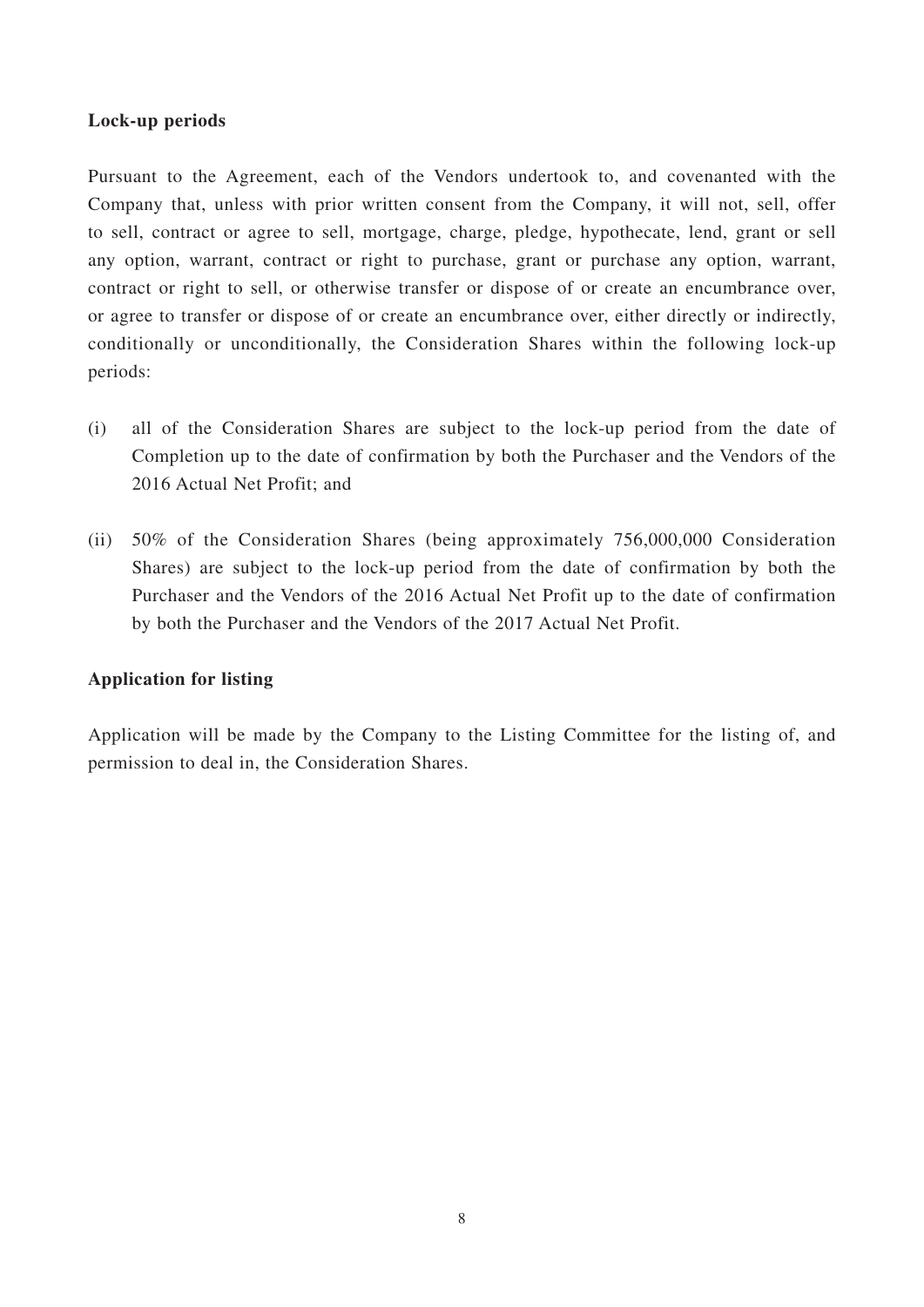# **THE PROMISSORY NOTES**

Set out below are the principal terms of the Promissory Notes:

# **Promissory Notes 1**

| Issuer:                     | The Company                                                                                                                                                                                                                                                                                                                  |
|-----------------------------|------------------------------------------------------------------------------------------------------------------------------------------------------------------------------------------------------------------------------------------------------------------------------------------------------------------------------|
| Date of issue:              | <b>Completion Date</b>                                                                                                                                                                                                                                                                                                       |
| Aggregate principal amount: | HK\$165,240,000, in which Promissory Notes 1 with<br>principal amount of HK\$64,800,000, HK\$51,840,000 and<br>HK\$48,600,000 will be issued to Vendor A, Vendor B and<br>Vendor C respectively                                                                                                                              |
| Maturity date:              | The later of 30 April 2017 or the date of confirmation by<br>both the Purchaser and the Vendors of the 2016 Actual Net<br>Profit (the "PN 1 Maturity Date")                                                                                                                                                                  |
| Interest:                   | Interest shall accrue on the outstanding amount commencing<br>from the date of the Promissory Notes 1 at the rate of 3% per<br>annum to the PN 1 Maturity Date. The Company shall pay<br>to the noteholders of the Promissory Notes 1 interest on the<br>outstanding amount on the PN 1 Repayment Date (as defined<br>below) |
| Repayment:                  | The full amount of the Promissory Notes 1 shall be due and<br>repayable within 30 Business Days after the PN 1 Maturity<br>Date (the "PN 1 Repayment Date")                                                                                                                                                                  |
| Transferability:            | The noteholders of the Promissory Notes 1 shall not assign<br>or transfer the Promissory Notes 1 or any part thereof to any<br>third party without the prior written consent of the Company                                                                                                                                  |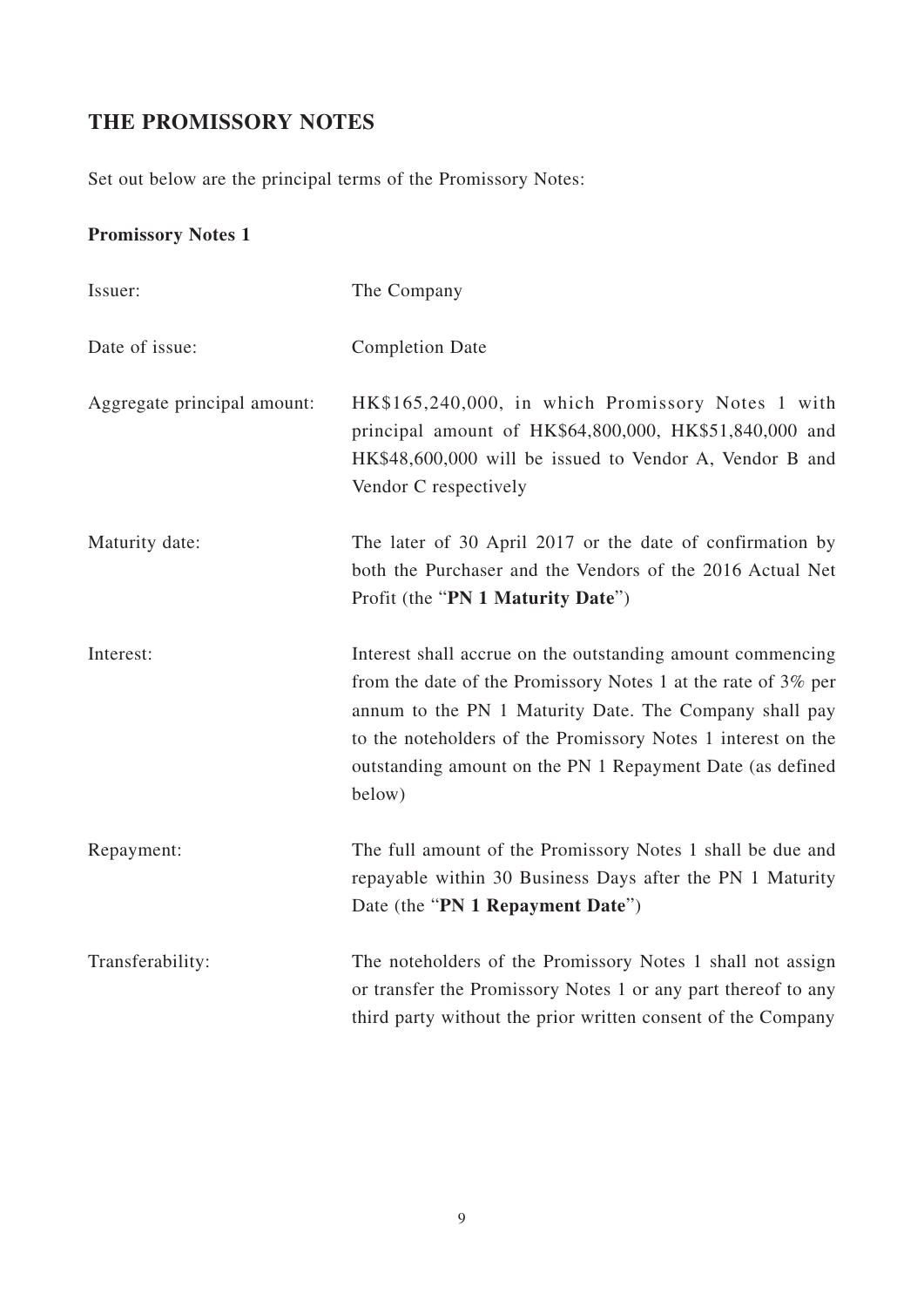# **Promissory Notes 2**

| Issuer:                     | The Company                                                                                                                                                                                                                                                                                                                  |
|-----------------------------|------------------------------------------------------------------------------------------------------------------------------------------------------------------------------------------------------------------------------------------------------------------------------------------------------------------------------|
| Date of issue:              | <b>Completion Date</b>                                                                                                                                                                                                                                                                                                       |
| Aggregate principal amount: | HK\$165,240,000, in which Promissory Notes 2 with<br>principal amount of HK\$64,800,000, HK\$51,840,000 and<br>HK\$48,600,000 will be issued to the Vendor A, Vendor B<br>and Vendor C respectively                                                                                                                          |
| Maturity date:              | The later of 30 April 2018 or the date of confirmation by<br>both the Purchaser and the Vendors of the 2017 Actual Net<br>Profit (the "PN 2 Maturity Date")                                                                                                                                                                  |
| Interest:                   | Interest shall accrue on the outstanding amount commencing<br>from the date of the Promissory Notes 2 at the rate of 3% per<br>annum to the PN 2 Maturity Date. The Company shall pay<br>to the noteholders of the Promissory Notes 2 interest on the<br>outstanding amount on the PN 2 Repayment Date (as defined<br>below) |
| Repayment:                  | The full amount of the Promissory Notes 2 shall be due and<br>repayable within 30 Business Days after the PN 2 Maturity<br>Date (the "PN 2 Repayment Date")                                                                                                                                                                  |
| Transferability:            | The noteholders of the Promissory Notes 2 shall not assign<br>or transfer the Promissory Notes 2 or any part thereof to any<br>third party without the prior written consent of the Company                                                                                                                                  |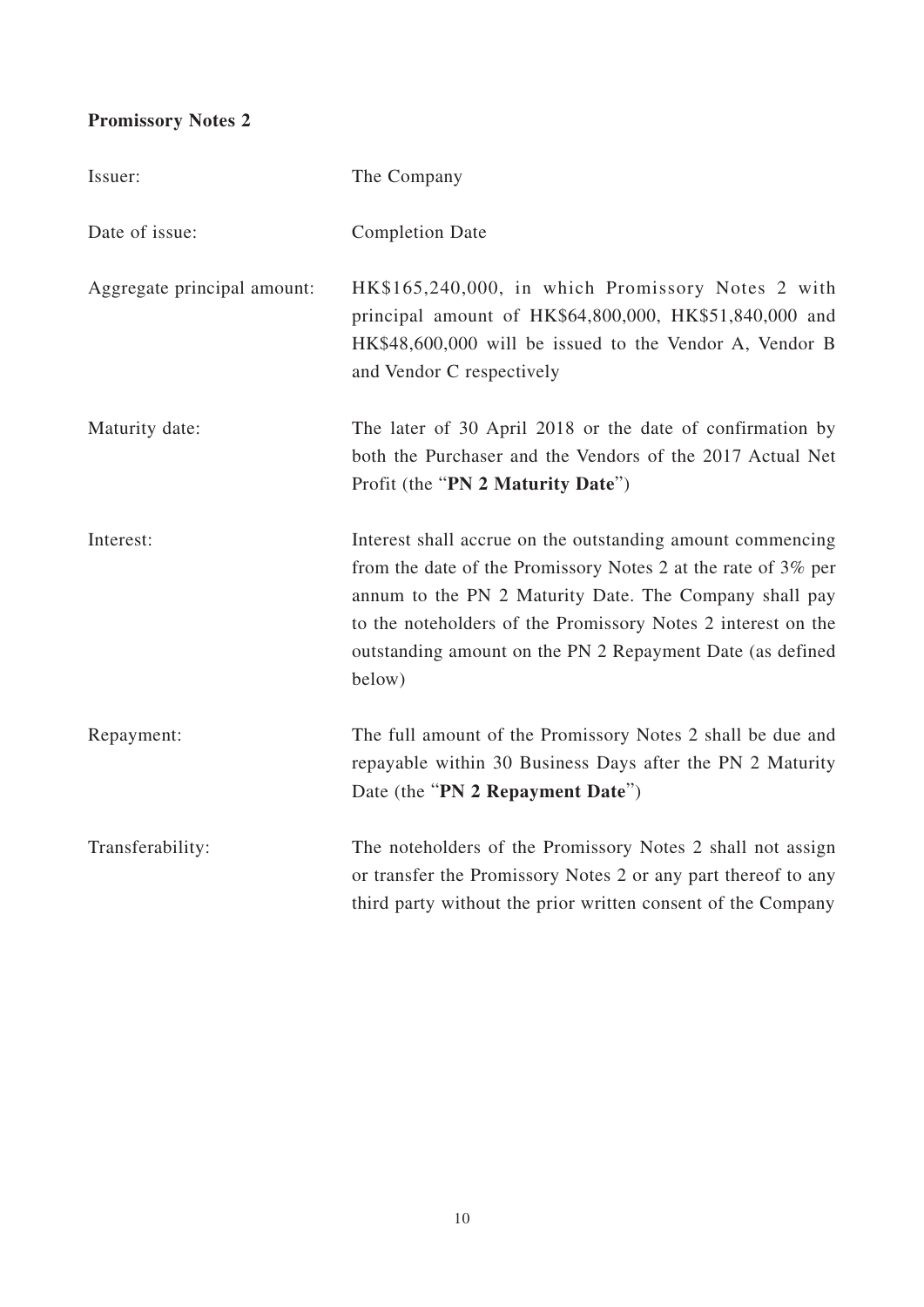# **CHANGES IN SHAREHOLDING STRUCTURE**

The following table sets out the shareholding structure of the Company (i) as at the date of this announcement and prior to Completion; and (ii) immediately upon Completion and the allotment and issue of the Consideration Shares.

| <b>Shareholders</b>        | As at the date<br>of this announcement |               | <b>Immediately upon Completion</b><br>and the allotment and issue of<br>the Consideration Shares |               |
|----------------------------|----------------------------------------|---------------|--------------------------------------------------------------------------------------------------|---------------|
|                            | Number of                              | Approximately | Number of                                                                                        | Approximately |
|                            | <b>Shares</b>                          | %             | <b>Shares</b>                                                                                    | %             |
| Mr. King Pak Fu (Note 1)   | 5,283,433,350                          | 61.18         | 5,283,433,350                                                                                    | 52.06         |
| Ms. Yang Xiaoying (Note 2) | 210,000,000                            | 2.43          | 210,000,000                                                                                      | 2.07          |
| Vendor A                   |                                        |               | 592,941,176                                                                                      | 5.84          |
| Vendor B (Note 3)          | 353,670,000                            | 4.10          | 828,022,942                                                                                      | 8.16          |
| Vendor C                   |                                        |               | 444,705,882                                                                                      | 4.38          |
| Sub-total                  | 353,670,000                            | 4.10          | 1,865,670,000                                                                                    | 18.38         |
| Public Shareholders        | 2,789,287,180                          | 32.30         | 2,789,287,180                                                                                    | 27.49         |
| <b>Total</b>               | 8,636,390,530                          | 100.00        | 10,148,390,530                                                                                   | 100.00        |

Notes:

- 1. Mr. King Pak Fu is interested in the share capital of the Company through his wholly-owned companies Mystery Idea Limited and Better Joint Venture Limited, being the beneficial owner of 5,116,673,350 Shares and 11,260,000 Shares respectively and through Carnival Group International Holdings Limited, being the beneficial owner of 155,500,000 Shares. Carnival Group International Holdings Limited is 71.43% indirectly owned by Mr. King Pak Fu.
- 2. These Shares are registered in the name of Toplap International Limited ("**TIL**"), which is owned as to 90% by Ms. Yang Xiaoying, an executive Director and the chief executive officer of the Company. By virtue of the SFO, Ms. Yang Xiaoying is deemed to be interested in 210,000,000 Shares held by TIL.
- 3. As at the date of this announcement, each of Vendor B and Giant Profit Enterprises Limited ("**Giant Profit**") is wholly owned by Mr. Lee Tai Hay ("Mr. Lee") and Giant Profit is interested in 353,670,000 Shares. As such, Mr. Lee is deemed to be interested in 353,670,000 Shares held by Giant Profit. Immediately upon Completion, Mr. Lee will be deemed to be interested in 828,022,942 Shares through Vendor B and Giant Profit, being the beneficial owner of 474,352,942 Shares and 353,670,000 Shares respectively.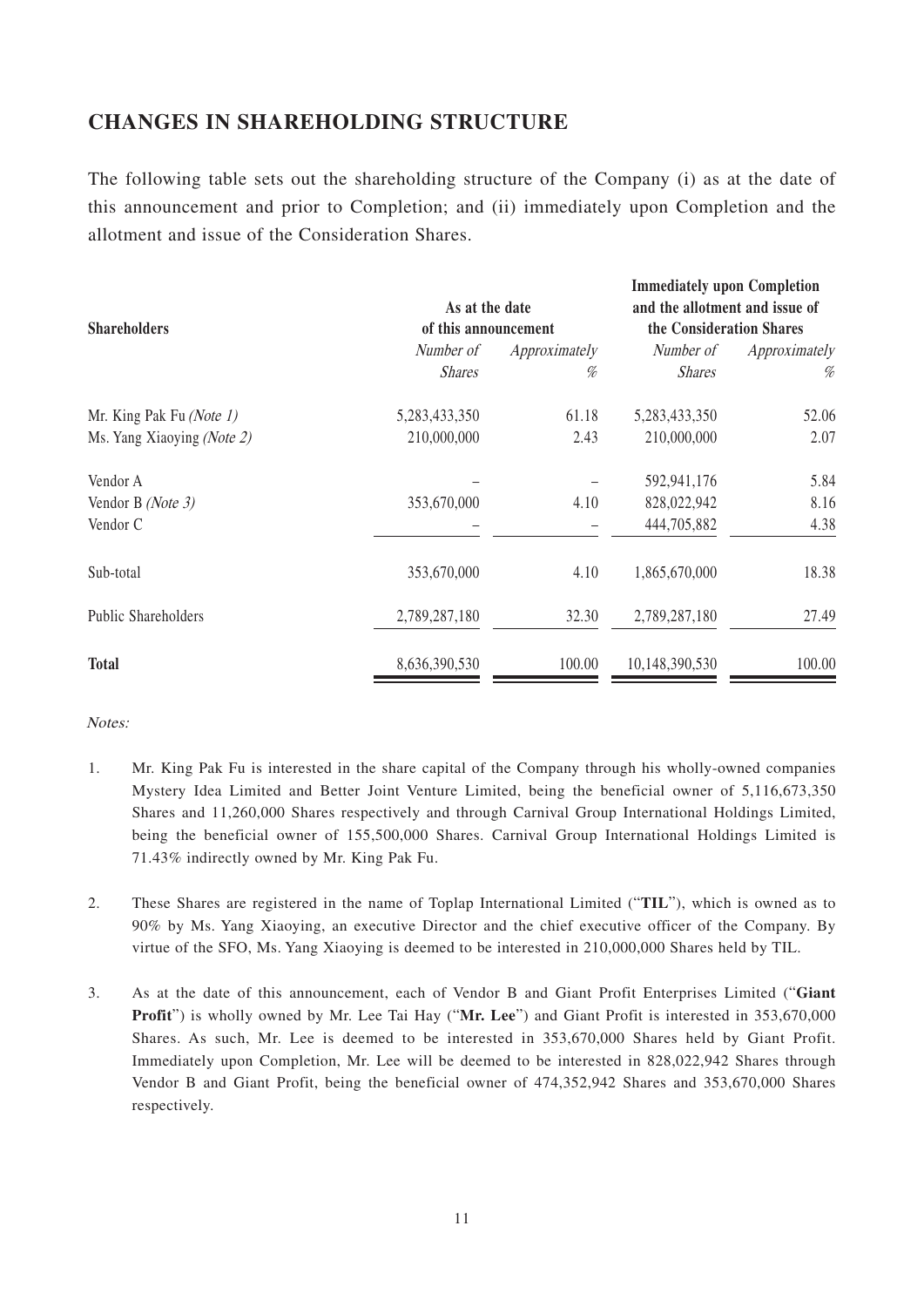4. Certain percentage figures included in the above tables have been subject to rounding adjustments. Accordingly, figures shown as totals may not be an arithmetic aggregation of the figures preceding them.

# **SHAREHOLDING STRUCTURE OF THE TARGET GROUP**

Set out below is the shareholding structure of the Target Group immediately before Completion:

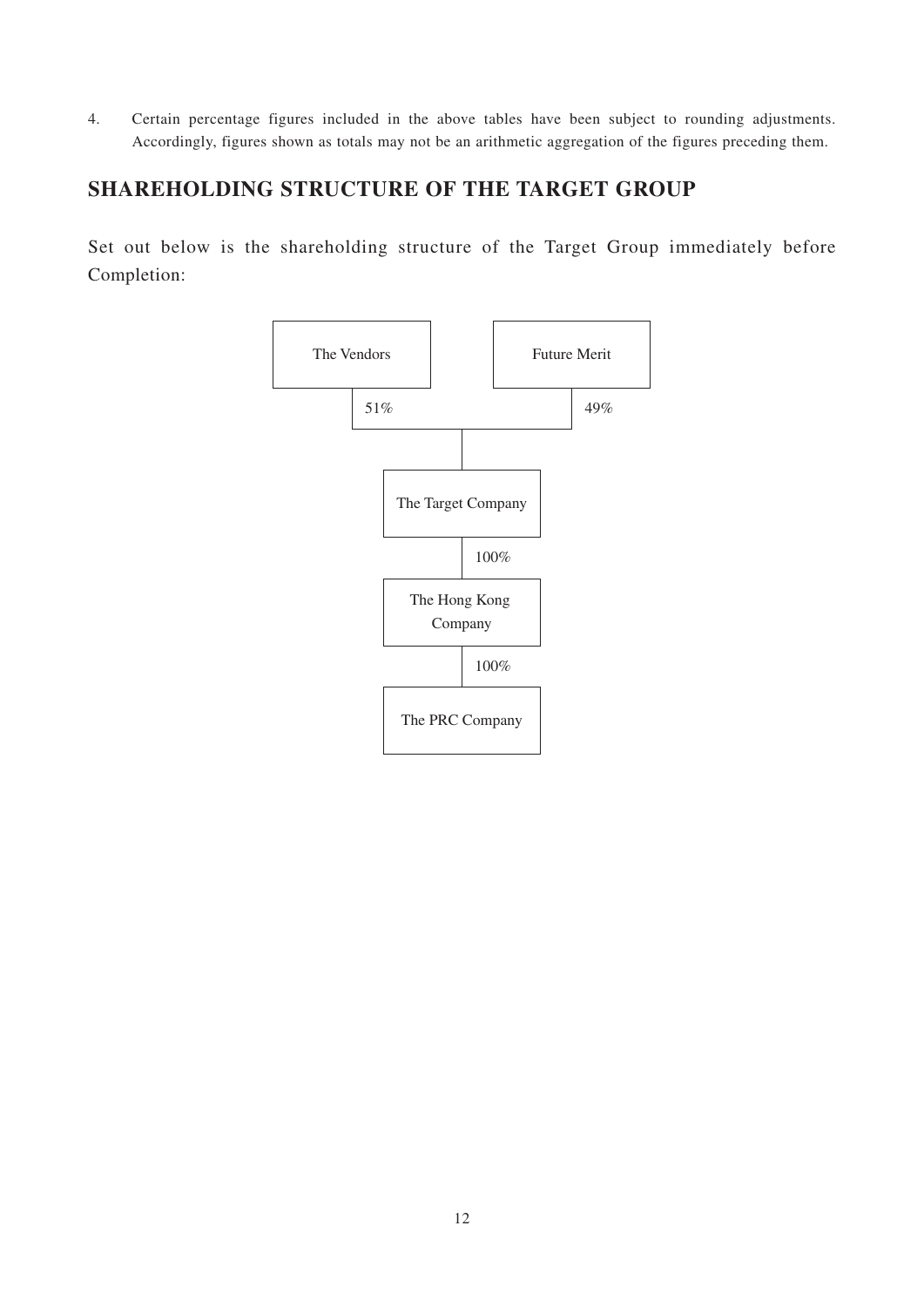Set out below is the shareholding structure of the Target Group immediately upon Completion:



# **INFORMATION ON THE TARGET GROUP**

The Target Company is a company incorporated in the British Virgin Islands with limited liability and is principally engaged in investment holding. As at the date of this announcement, the Target Company is owned as to 20% by Vendor A, 16% by Vendor B, 15% by Vendor C and 49% by Future Merit. The Target Company is the holding company of the Hong Kong Company.

The Hong Kong Company is a company incorporated in Hong Kong with limited liability and is principally engaged in investment holding. The Hong Kong Company is the holding company of the PRC Company.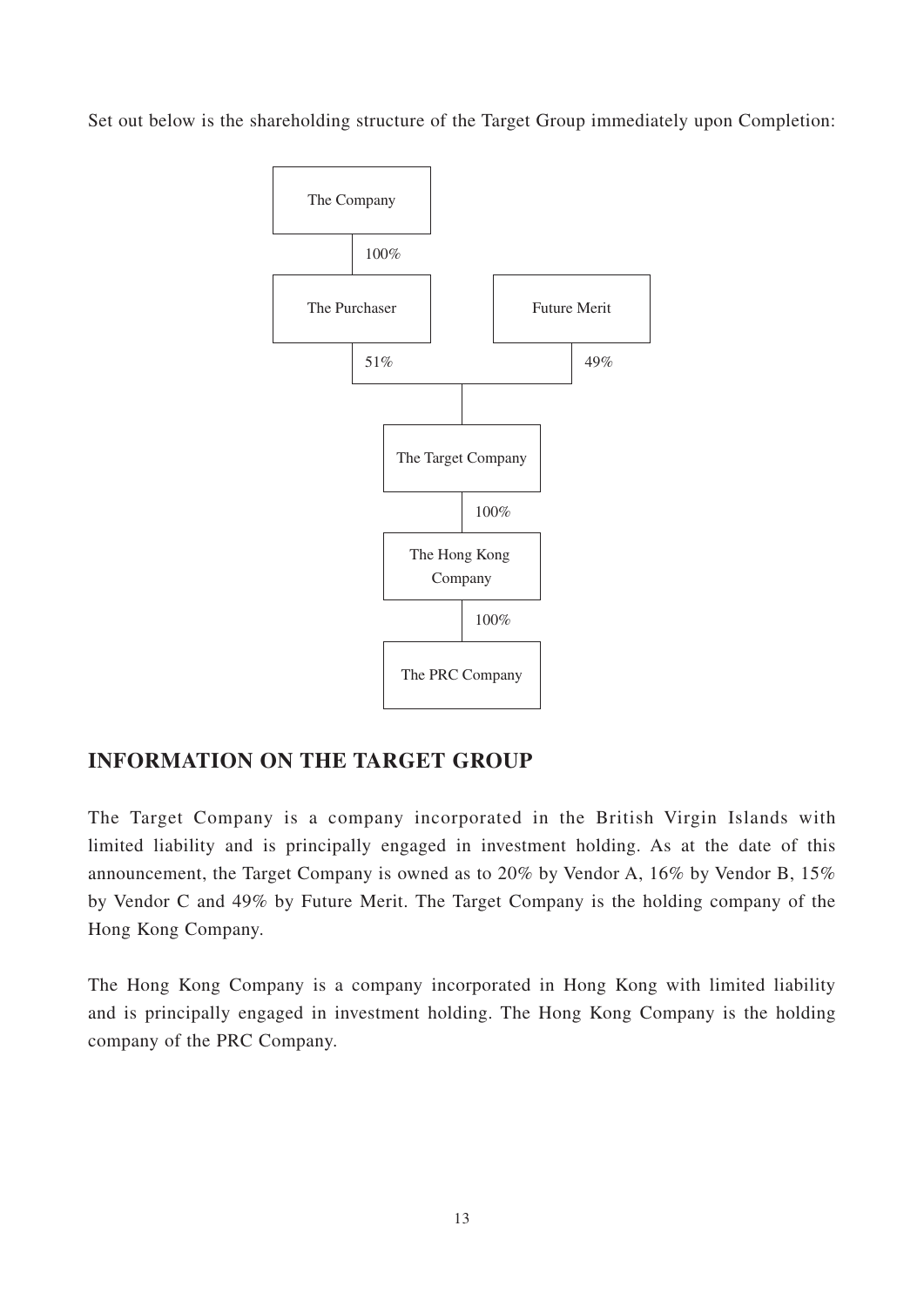The PRC Company is a company incorporated in the PRC with limited liability and is principally engaged in providing one-stop solution, including but not limited to marketing research, software design, IT solution and strategic business consultation and development, to companies in the commodities industry.

# **FINANCIAL INFORMATION OF THE TARGET GROUP**

Set out below is the unaudited consolidated financial information of the Target Group based on its management accounts prepared in accordance with the Hong Kong Financial Reporting Standards:

|                                   | For the     | For the         |
|-----------------------------------|-------------|-----------------|
|                                   | year ended  | year ended      |
|                                   | 31 December | 31 December     |
|                                   | 2014        | 2015            |
|                                   | (unaudited) | (unaudited)     |
|                                   | HK\$'000    | <b>HK\$'000</b> |
| Turnover                          |             | 39,631          |
| Net (loss)/profit before taxation | (1)         | 14,858          |
| Net (loss)/profit after taxation  | (1)         | 5,779           |
|                                   | As at       | As at           |
|                                   | 31 December | 31 December     |
|                                   | 2014        | 2015            |
|                                   | (unaudited) | (unaudited)     |
|                                   | HK\$'000    | <b>HK\$'000</b> |
| Net (liabilities)/assets          | (50)        | 5,580           |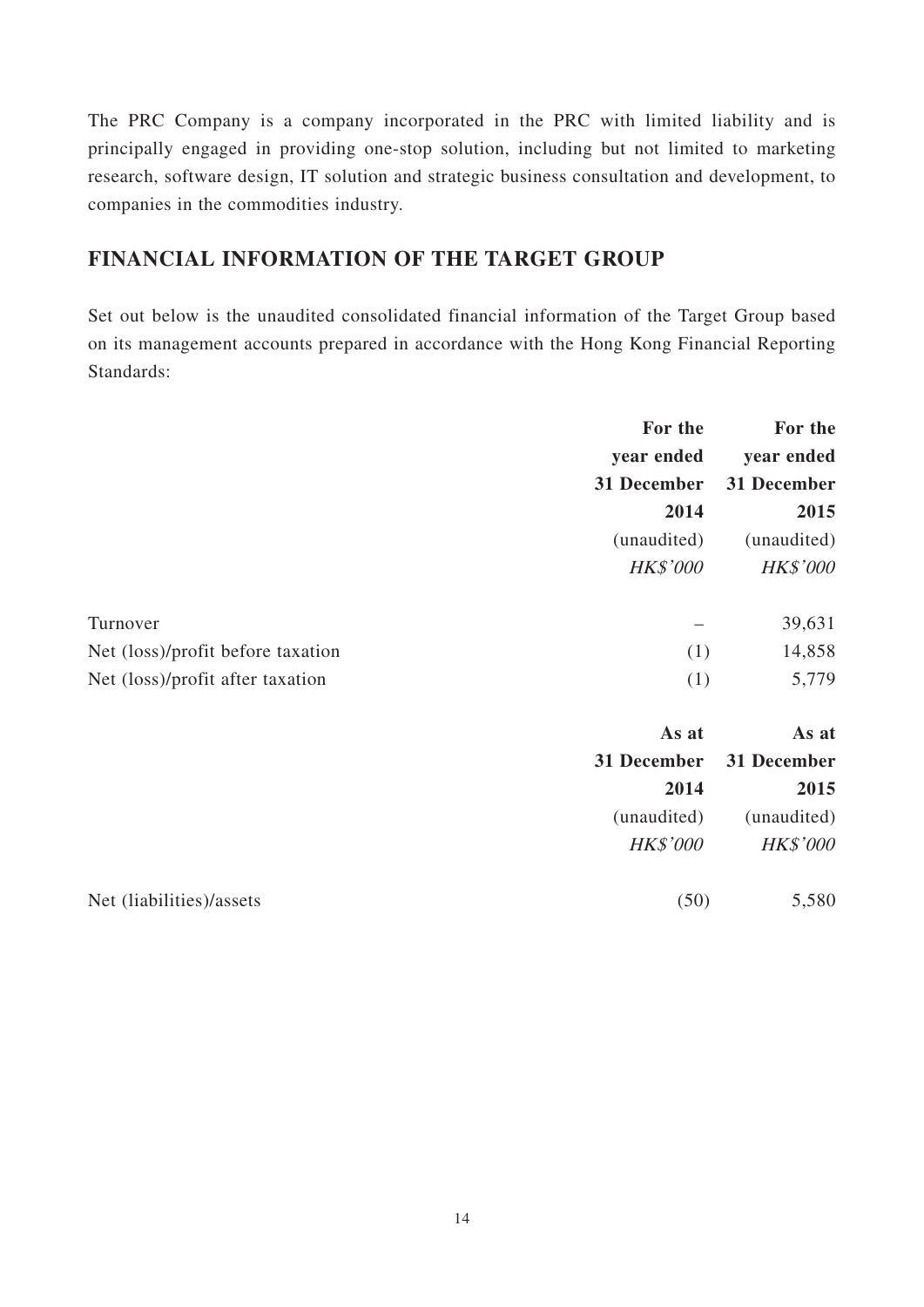## **REASONS FOR AND BENEFITS OF THE ACQUISITION**

The Company is an investment holding company, and through its subsidiaries and associated company, is principally engaged in (i) the provision of data management services and "integrated smart internet-of-things solutions for modern centralized industrial supply chains" to corporate and enterprise customers; (ii) securities investment; and (iii) money lending business.

The Target Group is principally engaged in providing one-stop solution, including but not limited to marketing research, software design, IT solution and strategic business consultation and development, to companies in the commodities industry. The Acquisition will strengthen the software development of the Group and diversify the Group's business into internet finance and related sectors, including trading management and hosting services for bulk commodities supply chain, information broadcasting, internet-of-things storage and logistics facilitation, and transaction settlement and electronic payment system. Therefore, the Board is optimistic on the business prospects of the Target Group and considers that the Acquisition would further enhance the profitability of the Group.

Given the Target Group's extensive experience in the IT and platform operation, the Board considers that the Acquisition will strengthen the software development of the Group and diversify the Group's business into one-stop solution provider in the commodities industry.

In view of the above, the Board considers that the Acquisition is in the interests of the Group and the Shareholders as a whole.

## **LISTING RULES IMPLICATIONS**

As certain applicable percentage ratios (as defined in Rule 14.07 of the Listing Rules) in respect of the Acquisition pursuant to the Agreement exceed 5% but all the percentage ratios are less than 25%, the Acquisition constitutes a disclosable transaction for the Company under Chapter 14 of the Listing Rules and therefore the Company is subject to the reporting and announcement requirements.

## **WARNING NOTICE**

**As Completion is subject to the fulfillment of various conditions precedent as set out in the Agreement, the Acquisition may or may not proceed. Shareholders and potential investors should exercise caution when dealing in the Shares.**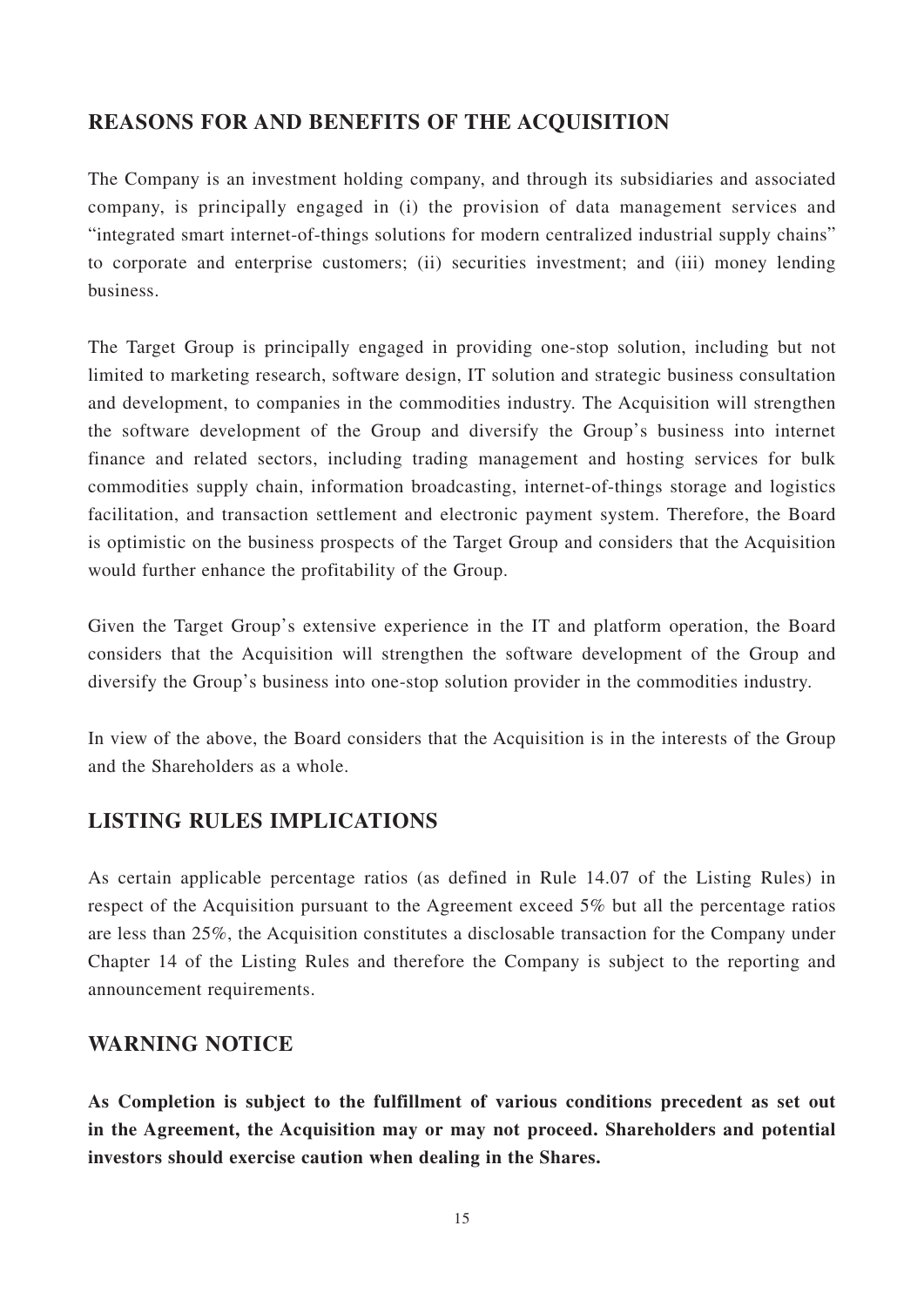# **DEFINITIONS**

In this announcement, unless the context otherwise requires, the following words and expressions shall have the following meanings when used herein:

| "2016 Actual Net Profit" | the consolidated net profit after taxation but before<br>extraordinary and exceptional items of the Target Group, as<br>shown in the consolidated financial statements prepared in<br>accordance with Hong Kong Financial Reporting Standards<br>for the financial year ending 31 December 2016 |
|--------------------------|-------------------------------------------------------------------------------------------------------------------------------------------------------------------------------------------------------------------------------------------------------------------------------------------------|
| "2017 Actual Net Profit" | the consolidated net profit after taxation but before<br>extraordinary and exceptional items of the Target Group, as<br>shown in the consolidated financial statements prepared in<br>accordance with Hong Kong Financial Reporting Standards<br>for the financial year ending 31 December 2017 |
| "Acquisition"            | the proposed acquisition of $51\%$ of the issued share<br>capital of the Target Company through the purchase of the<br>Sale Shares by the Purchaser as contemplated under the<br>Agreement                                                                                                      |
| "Agreement"              | the sale and purchase agreement dated 31 March 2016<br>entered into among the Purchaser, the Company and the<br>Vendors in relation to the Acquisition                                                                                                                                          |
| "associates"             | has the same meaning ascribed thereto under the Listing<br>Rules                                                                                                                                                                                                                                |
| "Board"                  | the board of Directors                                                                                                                                                                                                                                                                          |
| "Business Day(s)"        | a day (other than a Saturday, Sunday and public holiday)<br>on which licensed banks are generally open for business in<br>Hong Kong throughout their normal business hours                                                                                                                      |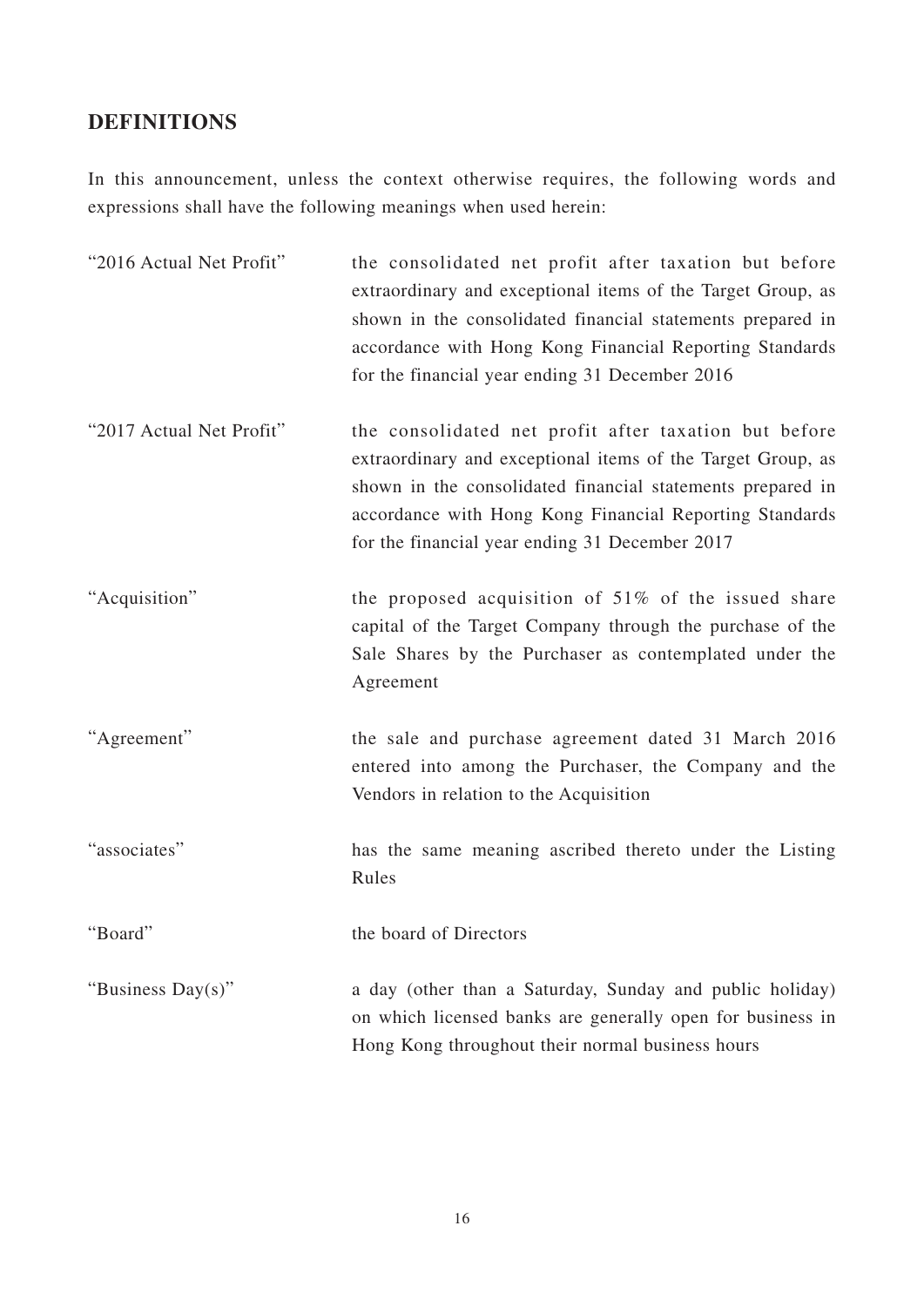| "Company"              | Rentian Technology Holdings Limited, a company<br>incorporated in the Cayman Islands with limited liability,<br>and the Shares of which are listed on the main board of the<br><b>Stock Exchange</b>                                                                                                                                                 |
|------------------------|------------------------------------------------------------------------------------------------------------------------------------------------------------------------------------------------------------------------------------------------------------------------------------------------------------------------------------------------------|
| "Completion"           | completion of the Acquisition in accordance with the terms<br>and conditions of the Agreement                                                                                                                                                                                                                                                        |
| "Completion Date"      | the fifth Business Day (or such earlier date as determined by<br>the Purchaser) after the date of fulfillment (or waiver) of all<br>the conditions set out in the Agreement                                                                                                                                                                          |
| "connected person(s)"  | has the meaning ascribed thereto under the Listing Rules                                                                                                                                                                                                                                                                                             |
| "Consideration"        | the consideration for the Acquisition, being HK\$1,101,600,000<br>(subject to adjustment)                                                                                                                                                                                                                                                            |
| "Consideration Shares" | the Shares to be issued and allotted to the Vendors in<br>satisfaction of part of the Consideration payable by<br>the Purchaser under the Agreement, being in aggregate<br>1,512,000,000 new Shares                                                                                                                                                  |
| "Director(s)"          | the director(s) of the Company from time to time                                                                                                                                                                                                                                                                                                     |
| "Future Merit"         | Future Merit Limited, being the beneficial owner of 49%<br>of the issued share capital of the Target Company and an<br><b>Independent Third Party</b>                                                                                                                                                                                                |
| "General Mandate"      | the general mandate granted to the Directors at the<br>extraordinary general meeting of the Company held on 14<br>March 2016. Under this general mandate, the Directors are<br>allowed to allot and issue up to $1,727,278,106$ Shares. As at<br>the date of this announcement, no Shares have been issued<br>and allotted under the General Mandate |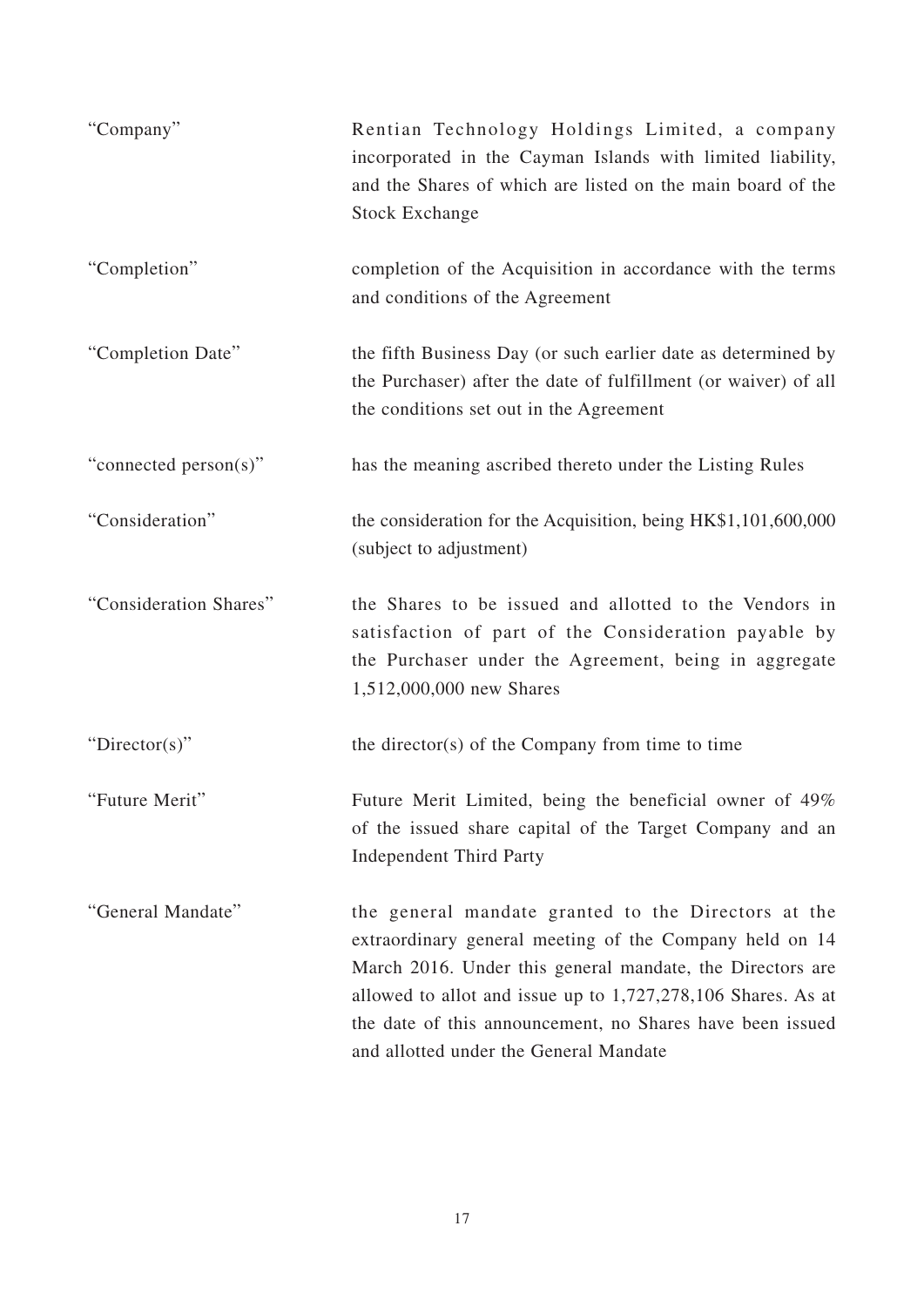| "Group"                           | the Company and its subsidiaries                                                                                                                                                        |
|-----------------------------------|-----------------------------------------------------------------------------------------------------------------------------------------------------------------------------------------|
| "Hong Kong"                       | the Hong Kong Special Administrative Region of the PRC                                                                                                                                  |
| "Hong Kong Company"               | Able Bright Asia Investment Limited, a company<br>incorporated in Hong Kong with limited liability and is<br>wholly-owned by the Target Company                                         |
| "Independent Third<br>Party(ies)" | third party(ies) independent of and not connected with the<br>Company and any of its connected persons (having the<br>meaning ascribed to it under the Listing Rules)                   |
| "Issue Price"                     | HK\$0.51 per Consideration Share                                                                                                                                                        |
| "Listing Committee"               | has the meaning ascribed to it under the Listing Rules                                                                                                                                  |
| "Listing Rules"                   | the Rules Governing the Listing of Securities on the Stock<br>Exchange                                                                                                                  |
| "MOU"                             | the memorandum of understanding dated 15 December 2015<br>entered into by the Company and the Vendors in relation to<br>the possible acquisition of the Target Company                  |
| "PRC"                             | the People's Republic of China                                                                                                                                                          |
| "PRC Company"                     | Qingdao Jiashengtai Investment Consulting Co., Ltd.* (青島<br>嘉盛泰投資諮詢有限公司) is a company incorporated in the<br>PRC with limited liability and is wholly-owned by the Hong<br>Kong Company |
| "Profit Guarantees"               | collectively, the 2016 Guaranteed Profit and the 2017<br><b>Guaranteed Profit</b>                                                                                                       |
| "Promissory Notes"                | Promissory Notes 1 and Promissory Notes 2                                                                                                                                               |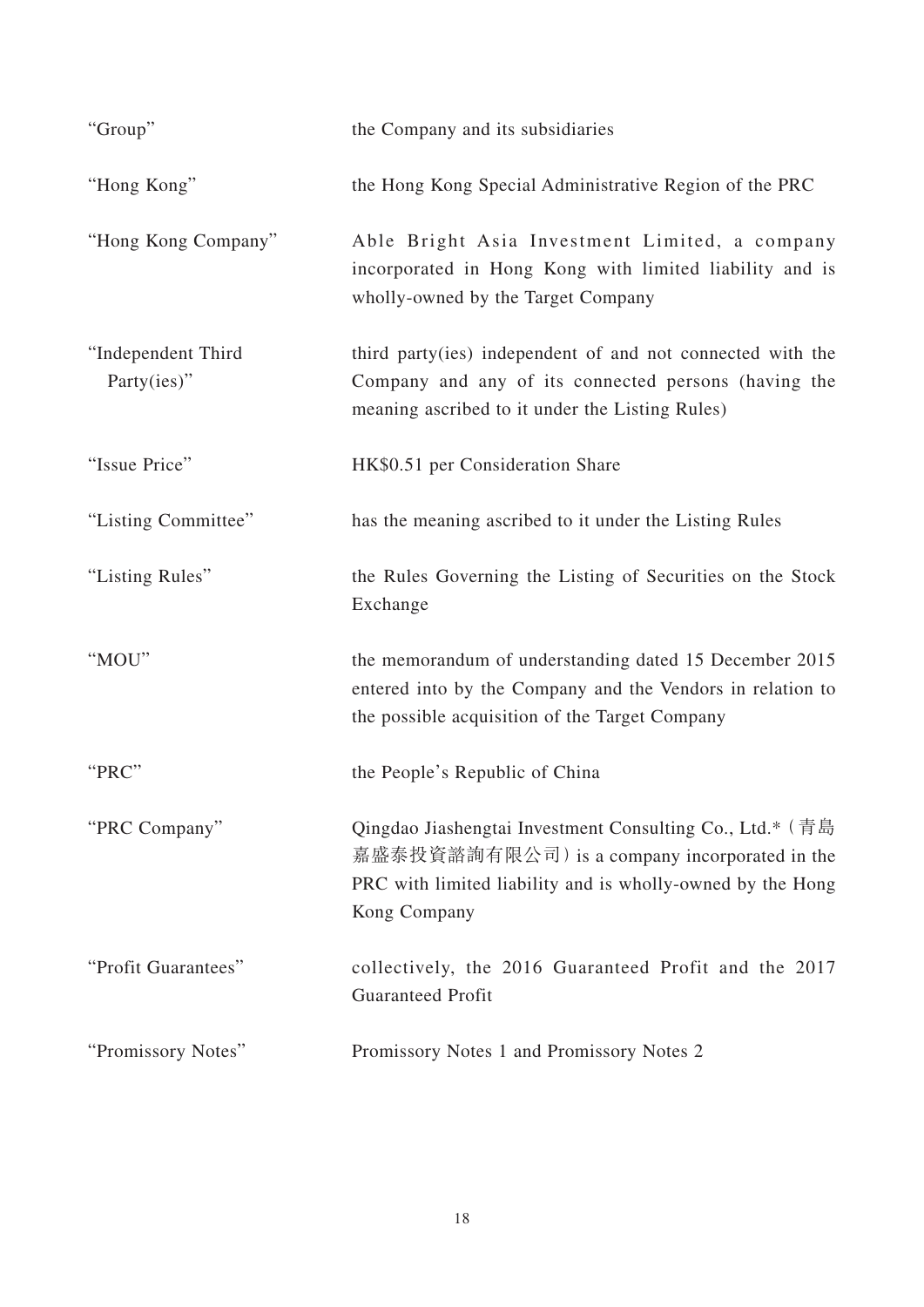| "Promissory Notes 1" | the promissory notes in the principal amount of<br>HK\$165,240,000 to be issued by the Company in favour of<br>the Vendors in settlement of part of the Consideration |
|----------------------|-----------------------------------------------------------------------------------------------------------------------------------------------------------------------|
| "Promissory Notes 2" | the promissory notes in the principal amount of<br>HK\$165,240,000 to be issued by the Company in favour of<br>the Vendors in settlement of part of the Consideration |
| "Purchaser"          | Gauteng Focus Limited, a company incorporated in British<br>Virgin Islands with limited liability, a wholly-owned<br>subsidiary of the Company                        |
| "Sale Shares"        | 51 ordinary shares of the Target Company, representing 51%<br>of the issued share capital of the Target Company as at the<br>date of the Agreement                    |
| "SFO"                | The Securities and Futures Ordinance (Chapter 571 of the<br>Laws of Hong Kong)                                                                                        |
| "Share $(s)$ "       | ordinary share(s) of $HK$0.0010$ each in the capital of the<br>Company                                                                                                |
| "Shareholders"       | holders of the Shares                                                                                                                                                 |
| "Stock Exchange"     | The Stock Exchange of Hong Kong Limited                                                                                                                               |
| "Target Company"     | Next Concept International Investment Limited, a company<br>incorporated in the British Virgin Islands with limited<br>liability                                      |
| "Target Group"       | the Target Company and its subsidiaries                                                                                                                               |
| "Vendor A"           | Superb Fortune Limited, being the beneficial owner of 20%<br>of the issued share capital of the Target Company and an<br><b>Independent Third Party</b>               |